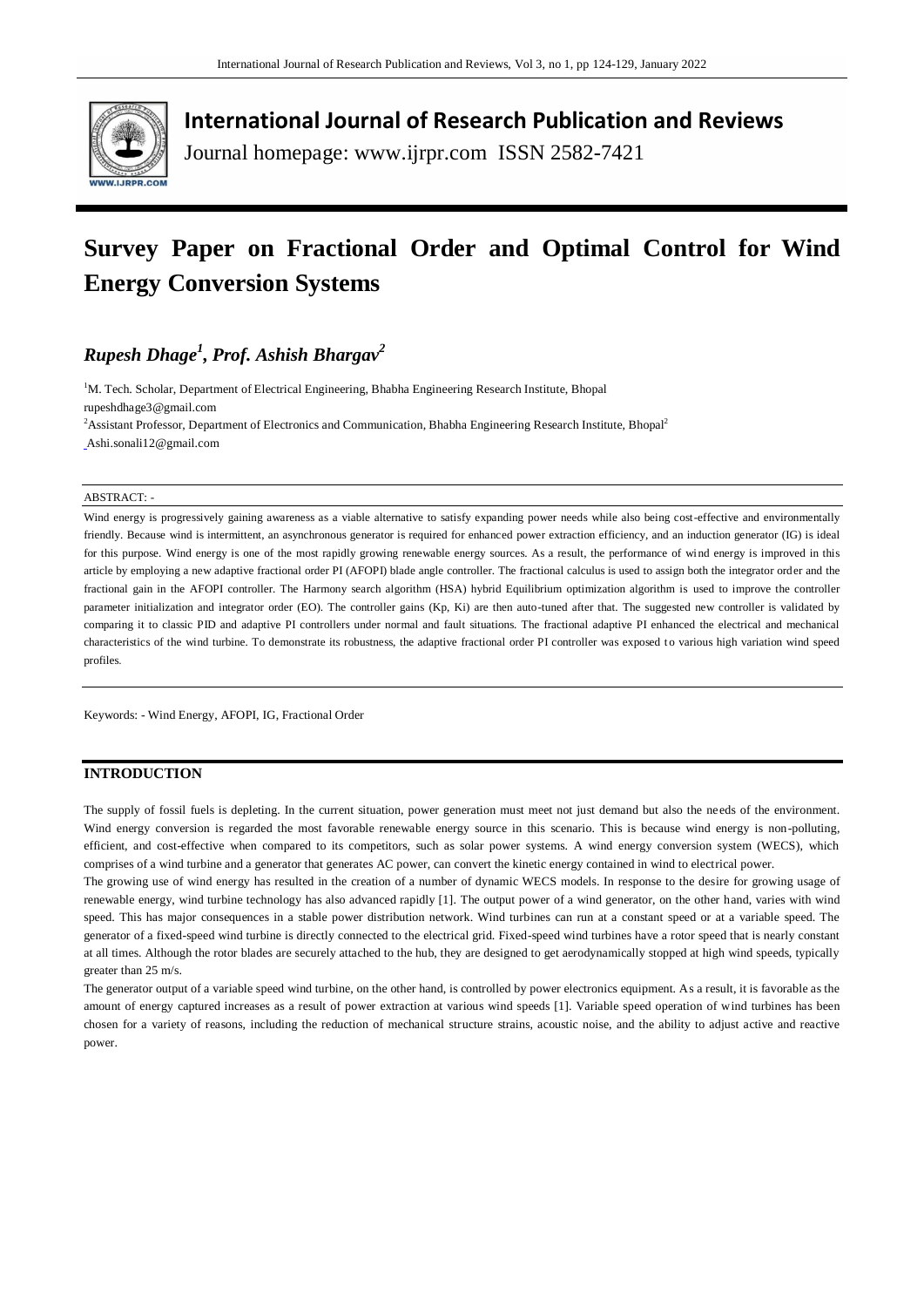

**Fig. 1: A typical schematic diagram of a grid connectedWECS**

A WECS is primarily an electromechanical system that includes a wind source, a turbine, a generator, and a sink (grid/local load). In hilly terrain or near the coast, wind speed distribution is often high. It's possible that it's off the grid in such a remote place. WECS has two primary topologies based on economic viability and convenience. The following are the details. WEC systems connected to the grid have a significant installed capacity for capacity use rather than storage. Figure 1 shows a schematic diagram of a grid-connected wind energy conversion system. In association, isolated systems have a limited capacity to provide local load

#### **TOPOLOGIES OF WECS**

.

Different types of generators, as well as an appropriate power electronic converter, are employed in the electrical system. Various topologies are described in this article. Induction generator with a fixed speed [3] As shown in Fig. 2, the first type of turbine employs an asynchronous squirrel cage induction generator [4]. By adjusting the slip slightly, the power produced remains constant. They can be grid linked without the need of power electronic equipment and are self-exiting without the use of sliprings. They are extensively used in power systems due to several advantages including as simple design, low cost, and ease of maintenance. A capacitor bank is required to enhance the induction generator's reactive power.



**Fig. 2: Fixed speed induction generator**

Full-scale power electronic equipment is used in these WECS. A permanent magnet synchronous generator (PMSG) or a wound rotor type synchronous generator can be used. Rather than connecting the stator directly to the grid, they are connected via rated power electronic converters. The voltage source converter is a back-to-back converter (VSC). Pitch angle control can be used to change the power control. They are more expensive since they use fully rated power electronic converters. A synchronous generator with a full-rated converter is shown in Figure 3.



**Fig. 3: Synchronous generator with full rated converter**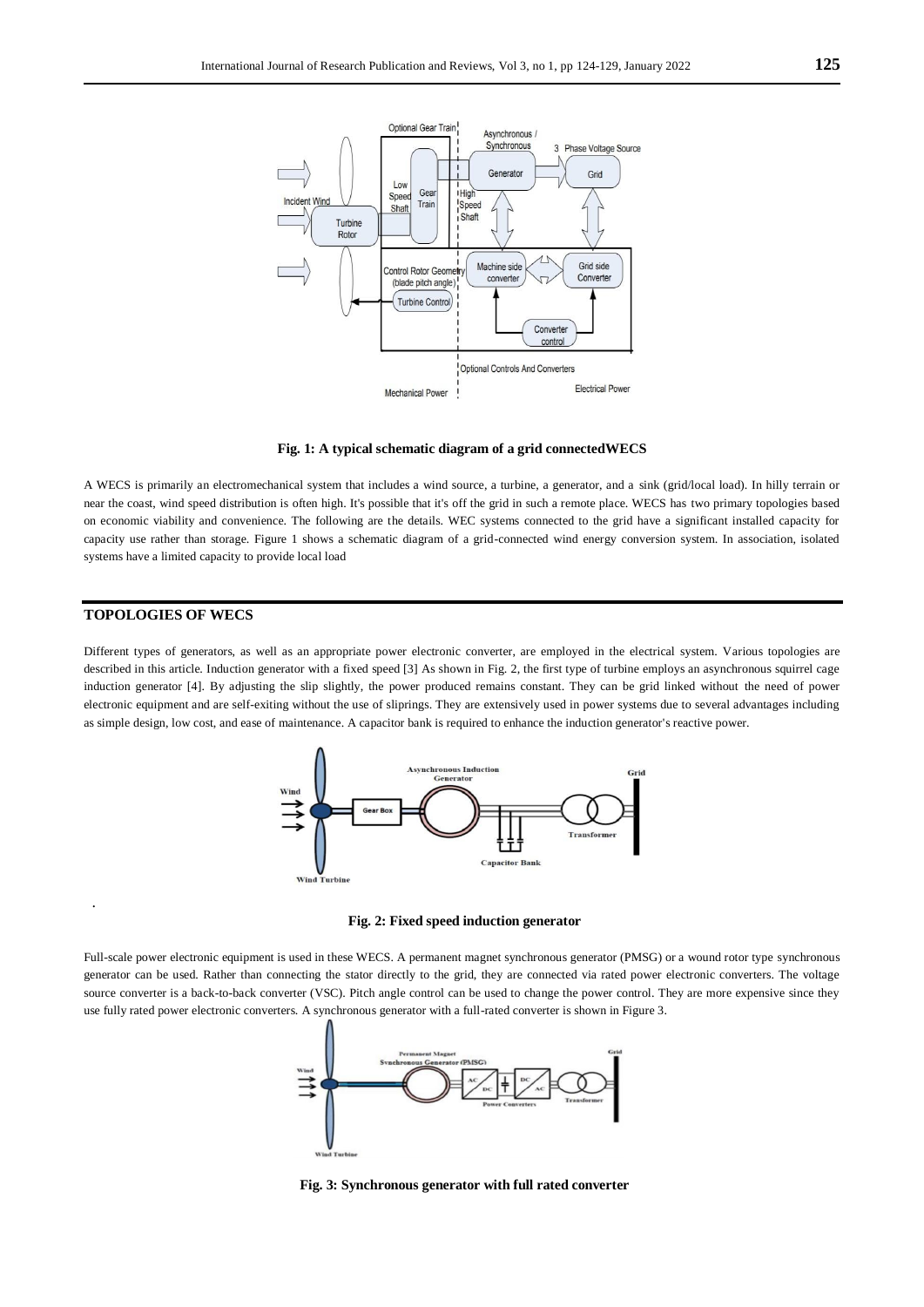#### **LITERATURE REVIEW**

Wind power facilities are known to exhibit nonlinear dynamics and carry various uncertainties such as parameter uncertainties and unknown nonlinear disturbances, according to Frikh Mohamed Lamine et al. [1]. As a result, designing a reliable controller for this system is a difficult challenge. The maximum power point tracking (MPPT) control of a permanent magnet synchronous generator (PMSG)-based wind energy conversion system is proposed in this study using a robust fractional-order proportional integral (FOPI) controller.

Under the same number of parameters design and tuning limitations, a comparison with the classic integer order proportional integral (IOPI) controller was made. This may ensure the planned controllers' robustness to loop gain variations and the necessary control performance. Simulation investigations comparing the two controllers (IOPI and FOPI) reveal that the IOPI controller cannot always be stabilized to reach flat-phase constraint, but the FOPI controller is always stabilizing.

To reduce the apex EMI in SMPS, Shailendra Kumar Tiwari et al. [2] developed an important congested heartbeat position guideline. To boost the profitability of DC-DC support converters, the authors developed an essential confounded carrier time method that lowered trading adversities and EMI enough. It has developed a randomization process that solidifies randomized PWM and Sigma Delta PWM propels for a 10 to 20 dBV EMI reduction in flyback converters over RPWM modulators. To supply customized dynamic vacillating to remove undesirable stand by tones in the yield of the SDM, a pseudo-subjective progression generator is implemented.

Miloud Rezkallah and colleagues [3] demonstrated and examined the consonant security of a three-phase inverter in a force structure. This method can be used to investigate consonant precariousness in a force electronic-based force system. The results of non-straight time territory reenactments, as well as a theoretical assessment in the repetition space using linearized models of inverters with internal control circles, show that this structure is feasible. The showing, reenactment, and control approach of an HPS coordinating a WECS, a solar orientated SPV, and a BDG as a capacity battery meant to ensure power dependability under all climate situations is presented in this study.

The model includes wind turbines, solar boards, PMSG, power converters, and most MPPT regulators, according to José Antonio Aguado et al. [4]. For the WECS, a P&O calculation is used to remove the most force from the PV and TSR regulators. The suggested HPS's distinctive behavior is investigated under a number of situations, including wind speed variation and sun orientated radiations. When the SOC is less than 45 percent, the BDG is added only for reinforcement. The BDG startup is controlled using a hysteresis method that is based on the battery SOC range. A 50 W photovoltaic board, a 300 W wind turbine, a 400 W biodiesel generator, and a 200 Ah/24 V battery make up the HPS. The resulting model provides a reasonable mechanism for ensuring power reliability under all scenarios while employing renewable energy sources.

Sun-based electric or photovoltaic innovation, according to Mostafa Farrokhabadi et al. [5], is one of the greatest sustainable power assets for producing electrical force and the fastest developing force age on the globe. The presentation of the PV framework is influenced by natural factors such as temperature, illumination, distinctive properties of daylight, soil, shadow, and so on. Changes in insolation on boards as a result of rapid environmental changes, such as a gloomy climate or an increase in surrounding temperature, can reduce PV cell yield power. Because the PV framework has helpless usage productivity, it may be used at a wide range of MPPs. The main goal of this research is to look into the photovoltaic framework's interface with the heap, the force hardware device, and the technique for following the MPPs of the sun-powered board.

However, according to Aquib Jahangir et al. [6], the most bulk of PV power generation comes from framework-related establishments, where the force is managed by the power organization. Indeed, it is a growing industry in developed countries, such as Germany, which is the world leader in PV power generation, followed by Spain, Japan, the United States, and Italy. PV power generation, on the other hand, is more expensive than other assets due to the hardware required.

Governments are promoting it by sponsorships or feed-in tariffs, anticipating that the innovation would grow and become major sooner rather than later. Expanding PV plant proficiency in order to increase the force created is a crucial perspective, as it will increase livelihoods while lowering the cost of the force created, with the cost shifting toward the cost of the force given from various sources. The basic components of photovoltaic boards are solar-powered cells. Despite the fact that other materials are used, silicon is used in the majority of cases. Solar cells take advantage of the photoelectric effect, which is the ability of certain semiconductors to convert electromagnetic radiation directly into electrical current. A appropriate plan of the construction of the sun orientated cell helps to isolate the charged particles created by the episode radiation in order to make an electrical flow

#### **IV. MODELING OF WIND TURBINE**

The wind energy captured by the blades was transformed by the wind turbine into mechanic energy. The aerodynamic energy of the wind can be represented as,

$$
P_w = \frac{1}{2} \rho A V_w^3 \tag{1}
$$

Where,

A = Circular Area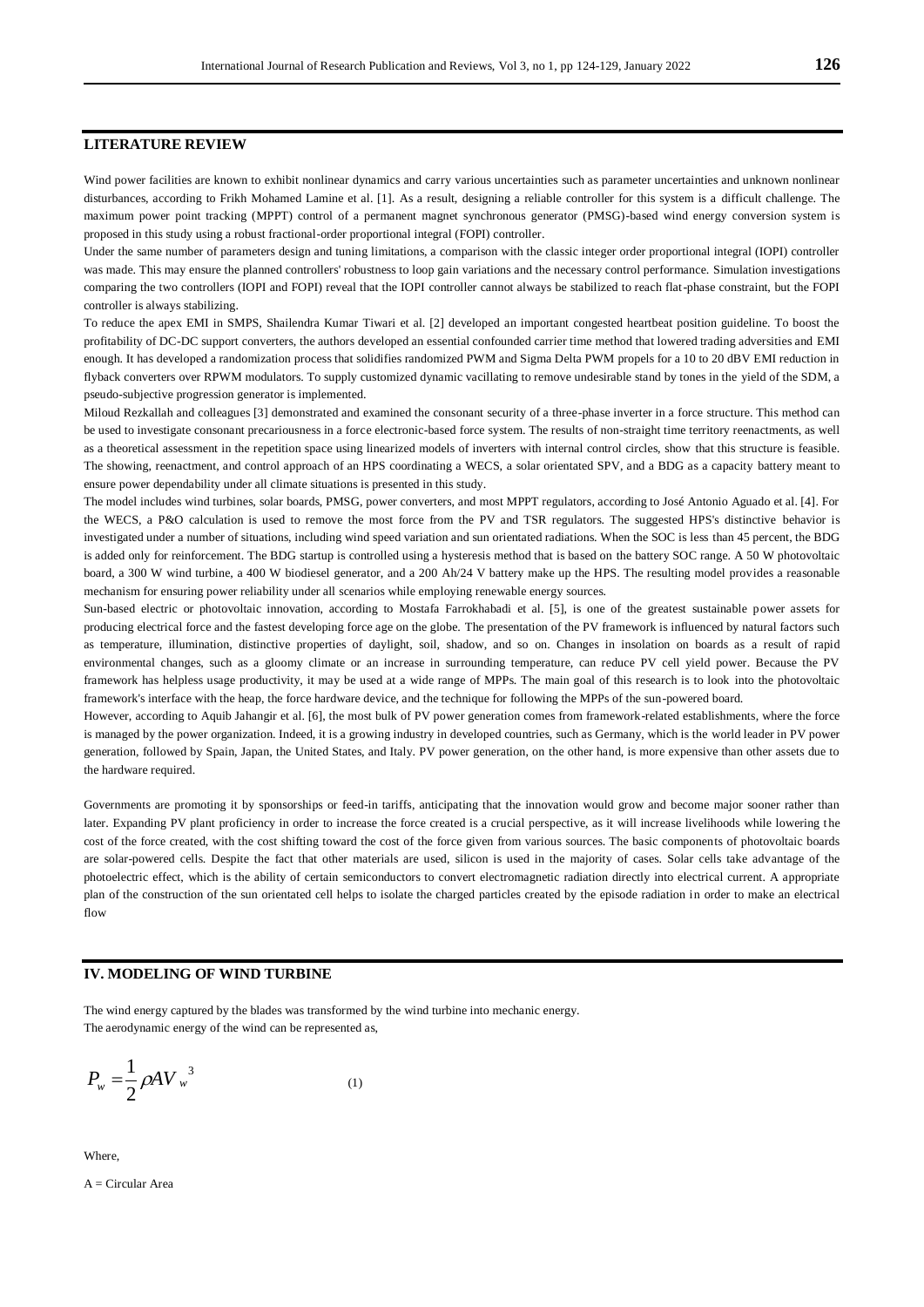$V_w =$  Wind speed

$$
\boldsymbol{\rho} = \text{Air density}
$$

Using the wind aerodynamic energy, aerodynamic power can be produced by the turbine. It can be expressed as

$$
P_t = \frac{1}{2} \rho A V_w^3 C_p(\beta, \lambda)
$$
 (2)

Where,

 $C_p$  = Power coefficient

 $B =$ Pitch angle

 $\Lambda$  = Speed ratio

$$
\lambda = \frac{wR}{Vw} \tag{3}
$$

Where,

w = Turbine rotor speed

 $R =$  Turbine Radius

 $\mathrm{C}_{\mathrm{p}}$  can be expressed by

$$
C_p(\lambda, \beta) = C1\left(\frac{C2}{\lambda_i} - C3\beta - C4\right)e^{-\frac{CS}{\lambda_i}} + C6\lambda\tag{4}
$$

Where,

 $C1$  to  $C6 =$  Constant on the wind turbine rotor and blade design

$$
\frac{1}{\lambda_i} = \frac{1}{\lambda + 0.08\beta} - \frac{0.035}{\beta^3 + 1}
$$
 (5)

The aerodynamic torque is determined by

$$
T_t = \frac{P_t}{w} \tag{6}
$$

$$
T_t = \frac{0.5\rho\pi R^3 V^2 C_p}{\lambda} \tag{7}
$$

The fundamental dynamic equation is described with the following equation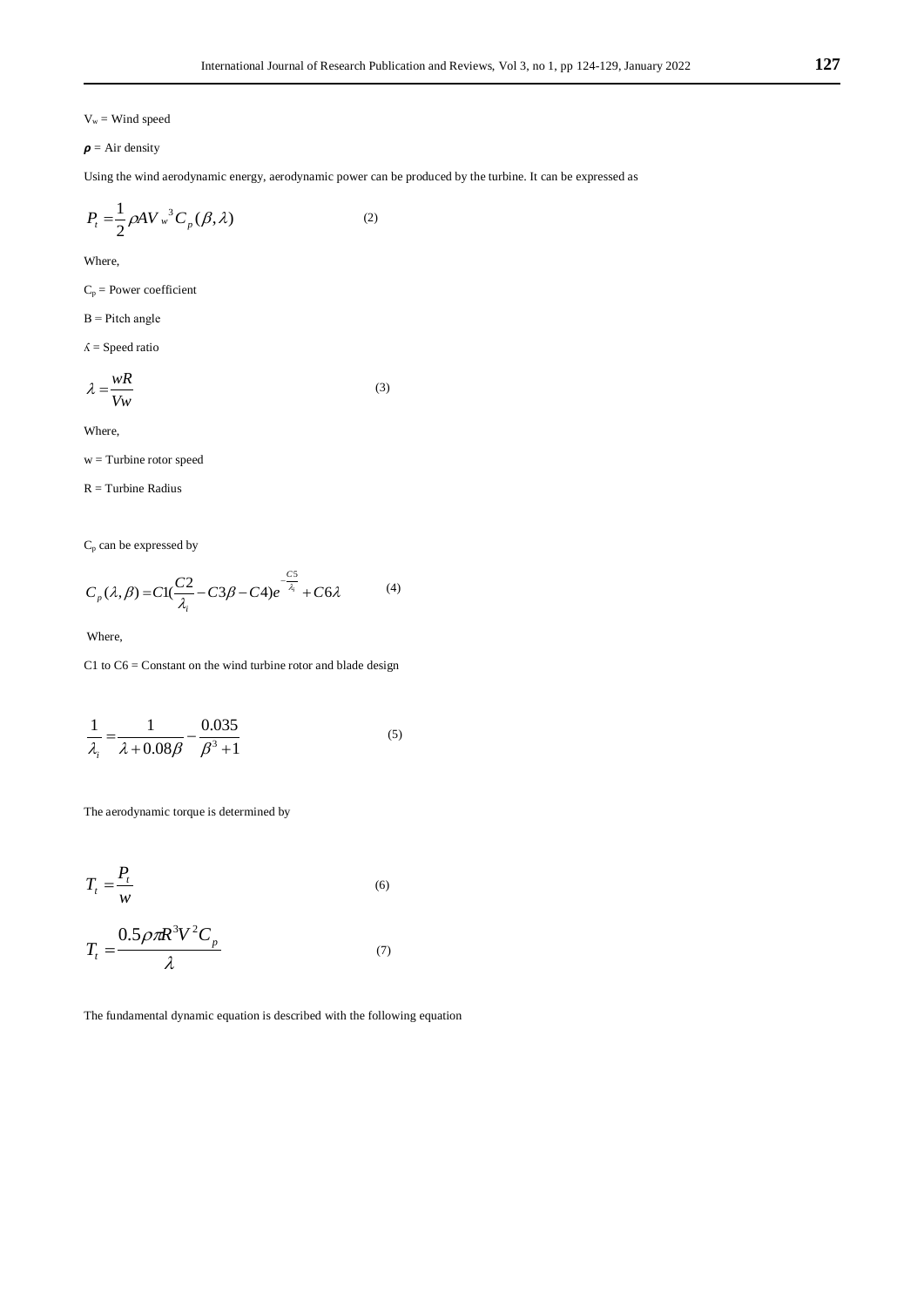#### **V METHODOLOGY**

The term "phase-locked loop" refers to a control device that generates an output signal whose phase is related to that of an input signal. It's best to think of it as an electronic circuit made up of a variable frequency oscillator and a phase detector, however there are many variations. When the phase of the output periodic signal differs from the phase of the input periodic signal, the phase detector adjusts the oscillator to maintain the phases equal. Bringing the output signal back toward the input signal for comparison is referred to as a feedback loop because the output is "fed back" toward the input, producing a loop.

A looped feedback device with a VCO, phase detector, and low pass filter is known as a PLL. The VCO is required to reproduce and monitor the frequency and phase at the input while it is locked. The phase lock loop (PLL) is a control device that allows one oscillator to monitor the output of another. A phase discrepancy between the input and output is possible, but the frequencies must track perfectly when locked. Benefits of PLL

- Eliminates the problem of frequency drift.
- Increase battery life of product
- Less manufacturing cost
- PLL System are very important in generating accurate and stable frequency.

A sequence-based controller with a reactive power compensation mechanism is presented to control the voltage at PCC.This approach uses DC-link voltage, filter capacitor value, PCC voltage, and current as inputs to construct the dq component of sequence current references. The DC-link voltage of the inverter is initially regulated to generate the d part of positive sequence current. The filter capacitance and positive sequence voltage at PCC are used to compute the reactive power and voltage (Q–V) characteristic of the reactive power compensator. The q component of positive sequence current is determined by comparing the measured reactive power to the reference. The negative and zero series current references are measured using the PCC voltage controller. The negative and zero sequences' voltage references are all set to zero. In the sequence current controller, the created individual sequenced reference current is compared to the inverter output current and processed in the compensator. The control signal is made by combining the adjusted signal with the feed-forward compensation signal. Similarly, the control signals of all sequence controllers are divided by half the DC-link voltage and transformed to abc type. To generate switching pulses for the inverter, the abc type of the generated signal is supplied into a pulse width modulator (PWM).

### **VI. CONCLUSION**

A new adaptive fractional order PI was proposed in the paper. The controller benefits from adaptive PI as well as standard fractional order PI. A validation case study was conducted to demonstrate the novel controller's differentiation from classic PID and adaptive PI controllers. The new controller ensured its dependability and robustness by outperforming existing controllers with more steady and oscillation-free performance. In comparison to the traditional adaptive PI, it was also successful in allowing defects to pass through with fewer steady state errors

#### **REFERENCES**

- [1] Frikh Mohamed Lamine, Soltani Fatma and Bensiali Nadia, "Fractional Order and classical PI Controllers Application to Wind Energy Conversion Systems", 1st International Conference on Sustainable Renewable Energy Systems and Applications (ICSRESA), December 04-05, 2019, Tebessa, Algeria, IEEE 2019.
- [2] R. I. Putri, M. Pujiantara, A. Priyadi, T. Ise, and M. H. Purnomo, "Maximum power extraction improvement using sensorless controller based on adaptive perturb and observe algorithm for PMSG wind turbine application," *IET Electr. Power Appl.*, vol. 12, no. 4, pp. 455–462, 2018.
- [3] N. Fazli and J. Siahbalaee, "Direct torque control of a wind energy conversion system with permanent magnet synchronous generator and matrix converter," *8th Power Electron. Drive Syst. Technol. Conf. PEDSTC 2017*, no. Pedstc, pp. 166–171, 2017.
- [4] Yazici and E. K. Yaylaci, "Maximum power point tracking for the permanent magnet synchronous generator-based WECS by using the discrete-time integral sliding mode controller with a chattering-free reaching law," *IET Power Electron.*, vol. 10, no. 13, pp. 1751– 1758, 2017.
- [5] S. Ebrahimkhani, "Robust fractional order sliding mode control of doubly-fed induction generator (DFIG)-based wind turbines," *ISA Trans.*, vol. 63, pp. 343–354, 2016.
- [6] S. Li and J. Li, "Output Predictor-Based Active Disturbance Rejection Control for a Wind Energy Conversion System with PMSG," *IEEE Access*, vol. 5, no. c, pp. 5205–5214, 2017.
- [7] P. Gajewski and K. Pieńkowski, "Advanced control of direct-driven PMSG generator in wind turbine system," *Arch. Electr. Eng.*, vol. 65, no. 4, pp. 643–656, 2016.
- [8] Y. Tang, X. Zhang, D. Zhang, G. Zhao, and X. Guan, "Fractional order sliding mode controller design for antilock braking systems," *Neurocomputing*, vol. 111, pp. 122–130, 2013.
- [9] I. Attoui and A. Omeiri, "Modeling, control and fault diagnosis of an isolated wind energy conversion system with a self-excited induction